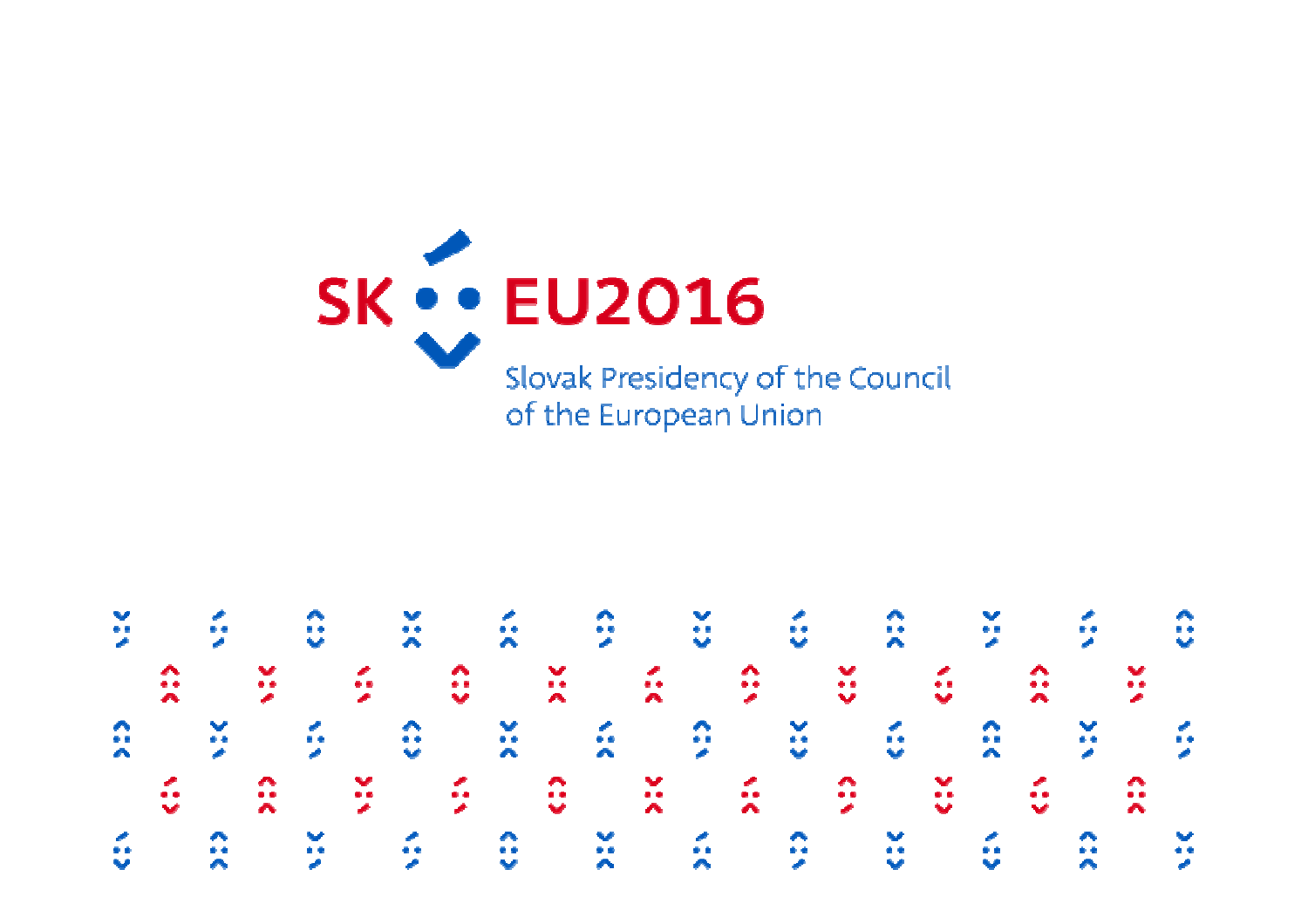

**Flanders** State of the Art

# Lessons learned after 20 years of soil remediation policy in Flanders

Contaminated sites 2016

Bratislava, 12th September 2016

**CARDINAL WAS ARRESTED FOR** 

Johan Ceenaeme – policy coordinator soil OVAM Co-author: Eddy Van Dyck – Head of department of Soil Information Management OVAM

MAKE TOMORROW MORE BEAUTIFL **OVAM**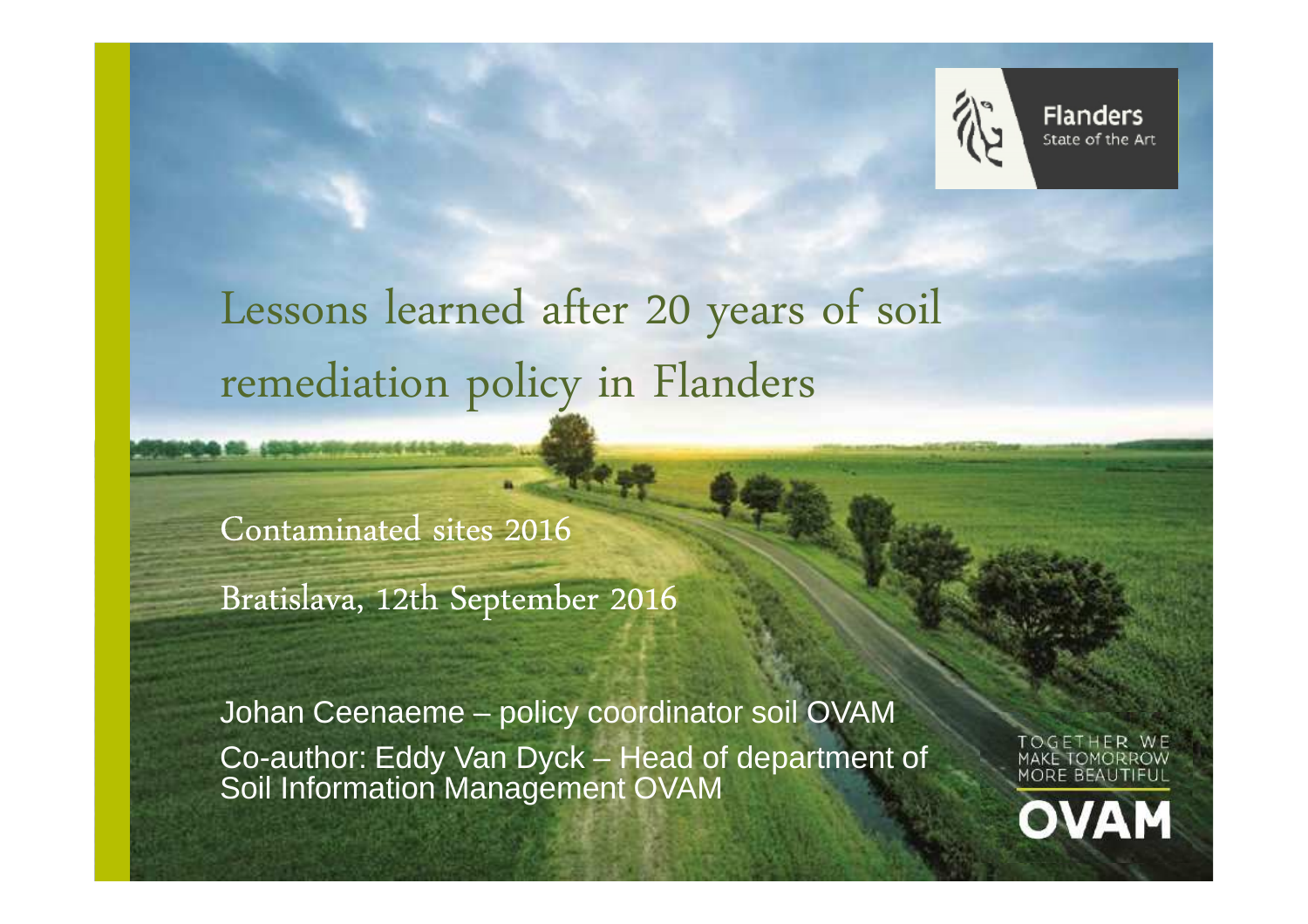## Program of this presentation

- Development and aims of the legislation
- Land information register and soil certificate
- Procedure for investigation and remediation
- Transfer of land
- Results since 1996
- Success factors of our legislation
- Lessons learned red, orange or green



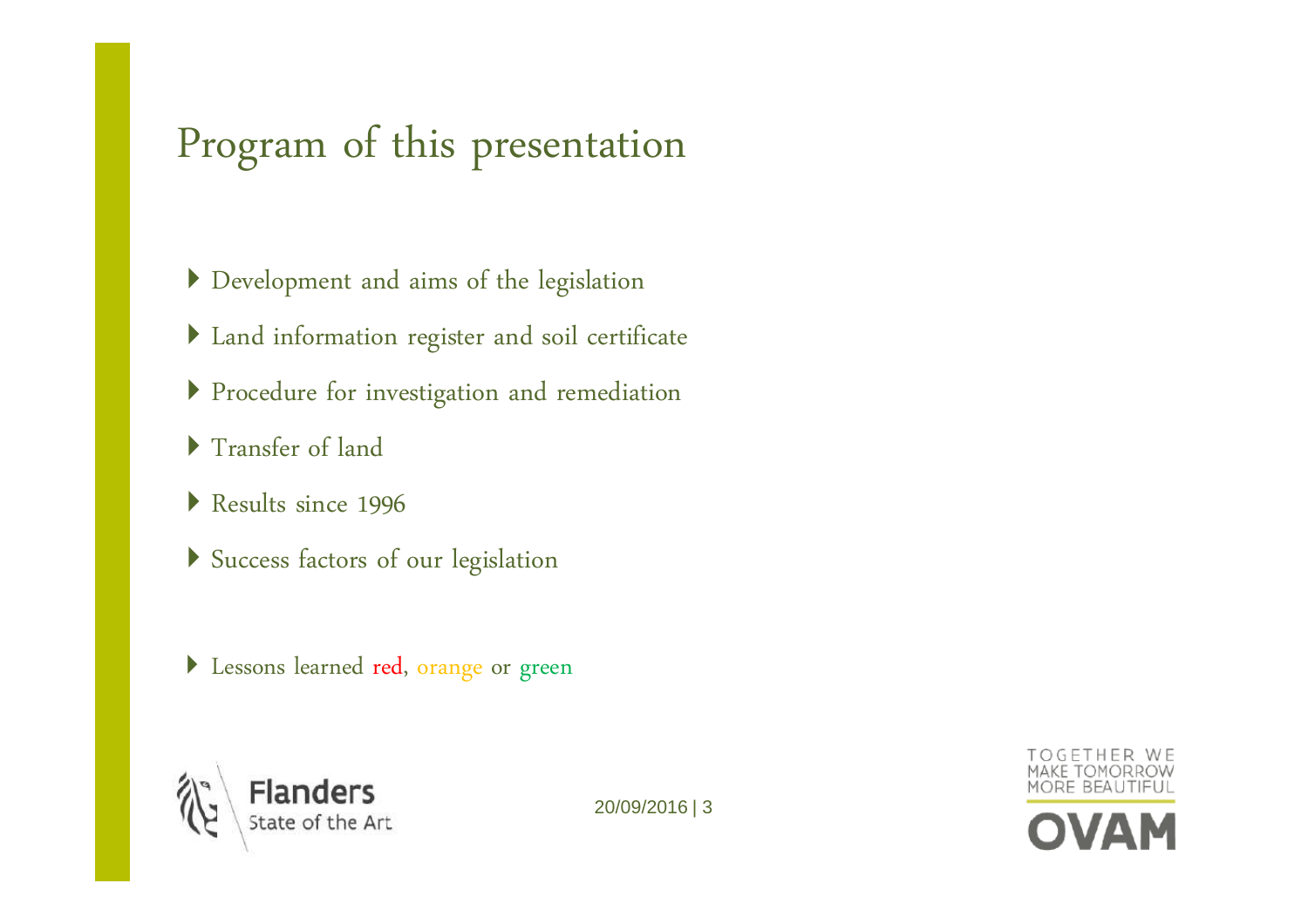#### Jurisdiction of OVAM – Flanders in Belgium

Centralised competence of OVAM – policy and decisions on investigation and remediation

Competence for inventarisation of potentially contaminated sites is decentralised - communities





20/09/2016 | 4



TOGETHER WE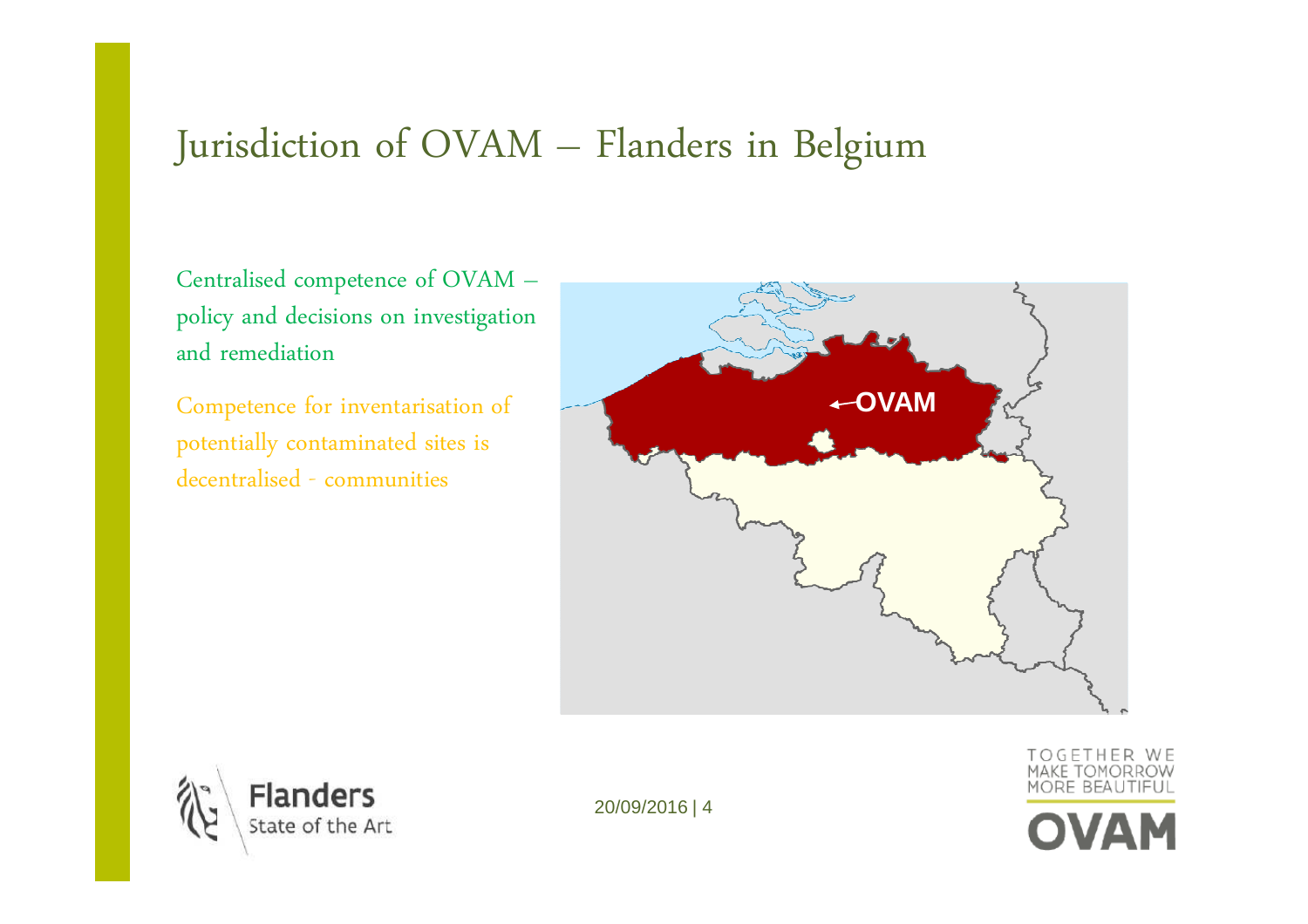# Development of the legislation

- $\blacktriangleright$  Decree on Waste Management: 2<sup>nd</sup> of July 1981
- Decree on Soil Remediation: 22<sup>nd</sup> of February 1995
- Decree on Soil Remediation and Soil Protection:  $27<sup>th</sup>$  of October 2006
	- → Executory order "VLAREBO": 14<sup>th</sup> of December 2007
	- $\rightarrow$  Into force: 1st of June 2008

New decree: fitting of soil remediation within the plans for land management by the individual owner



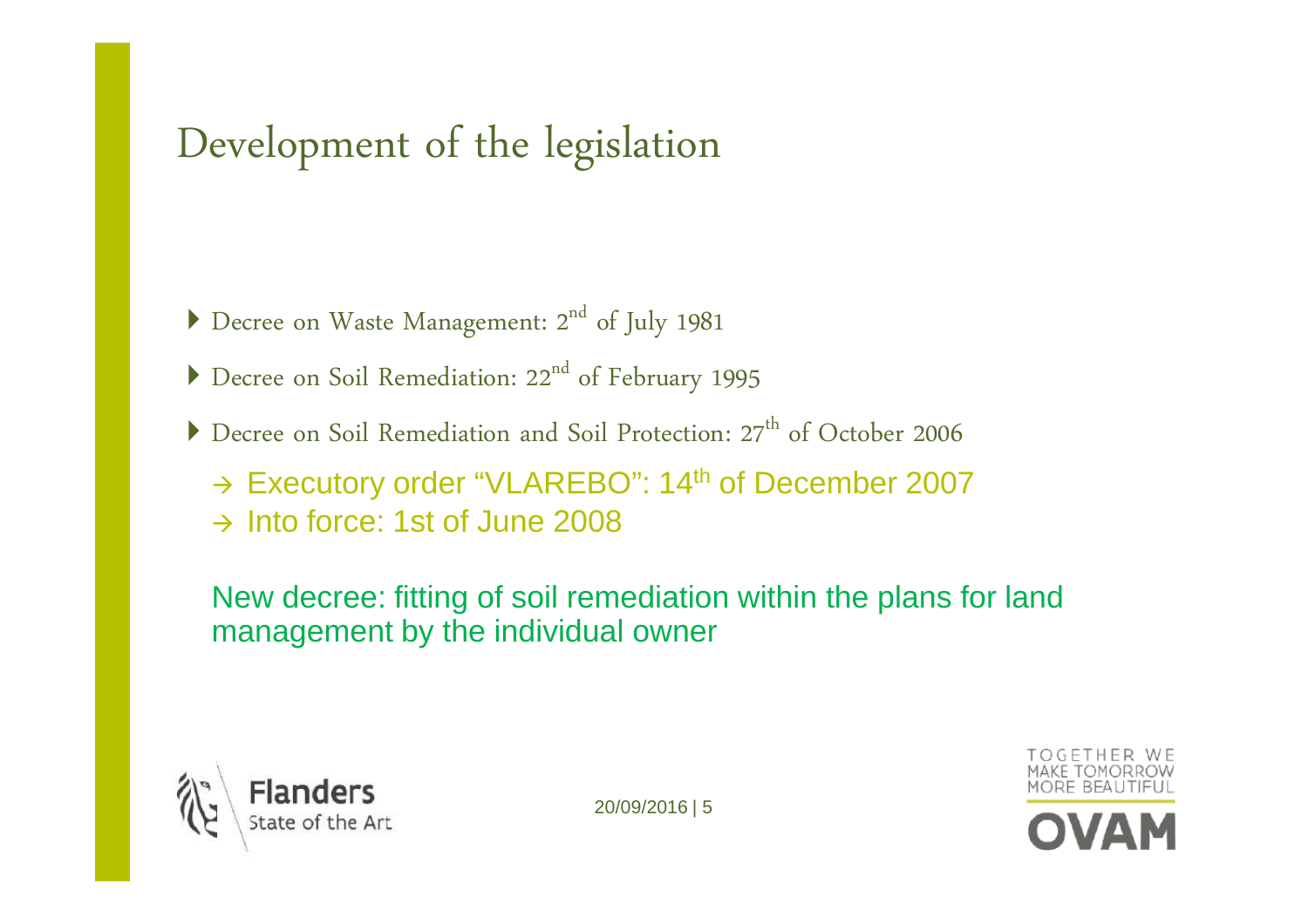#### Aims of the legislation

Remediate **historical** soil contamination

- → Has taken place before 1995
- → Remediate over a period of 40 years, starting in 1996<br>
N Bemediate in ease of risk
- $\rightarrow$  Remediate in case of risk

#### $\rightarrow$  Clear planning and deadline

- Prevent and clean up new soil contamination
	- → Soil contamination taken place after 1995
	- → Immediate remediation when concentrations are higher than soil<br>remediation values remediation values
	- → Prevention of new contamination
	- $\rightarrow$  Still a lot of new contamination



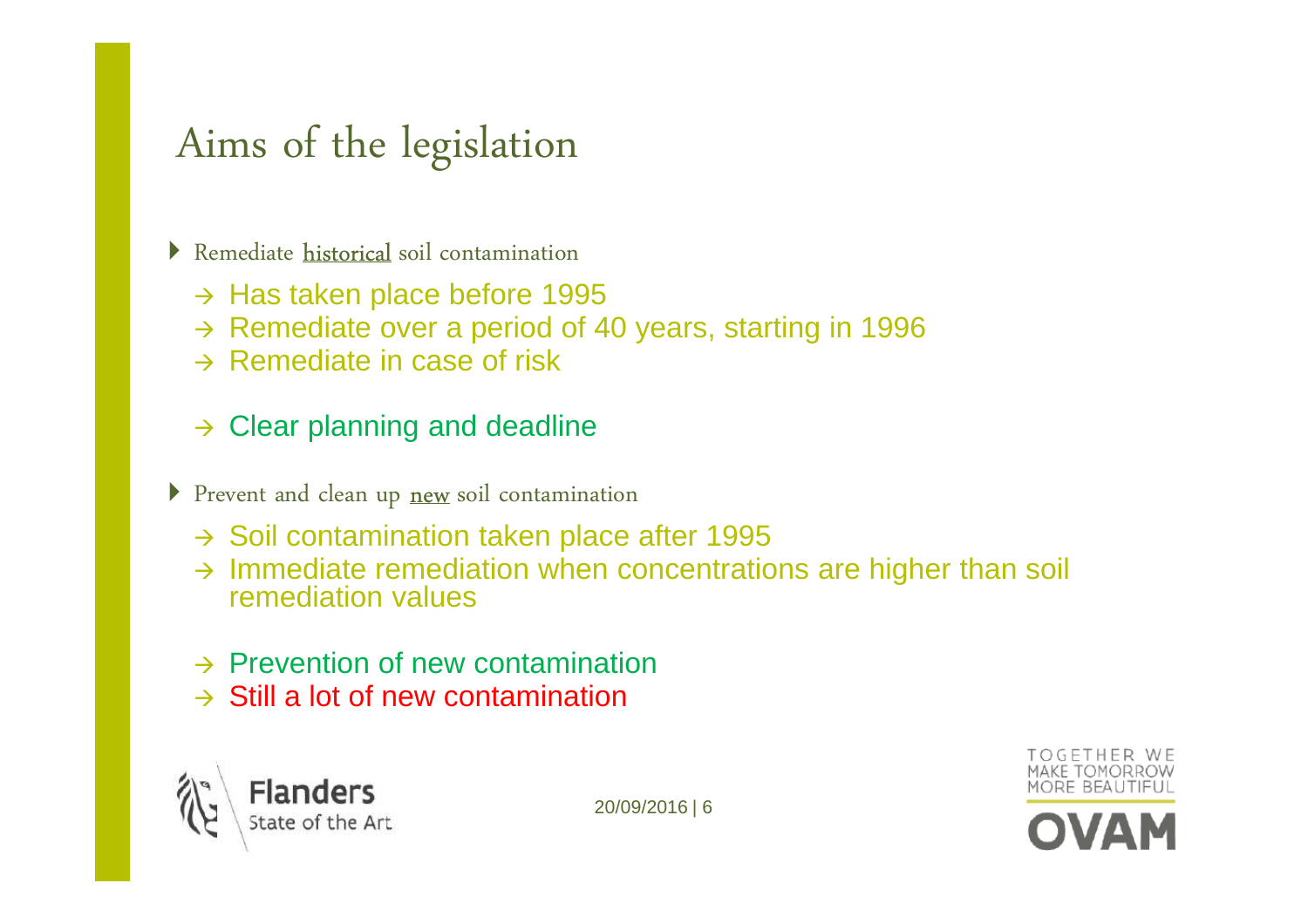#### Land Information Register

Goal

- $\bullet$ • Making existing information on soil quality available to<br>purchasers and (I) to every interested party purchasers and (!) to every interested party
- $\bullet$ All information on soil quality is known to the OVAM and the public
- Need of good database and qualified administration
- $\bullet$ Unit of land is the parcel but size of the parcel can change

Content

- $\bullet$ All parcels with relevant information on soil quality
- $\bullet$ Information is based on qualified soil investigation or other qualified data

Output

- Soil certificate as information tool (retribution 50 EUR)



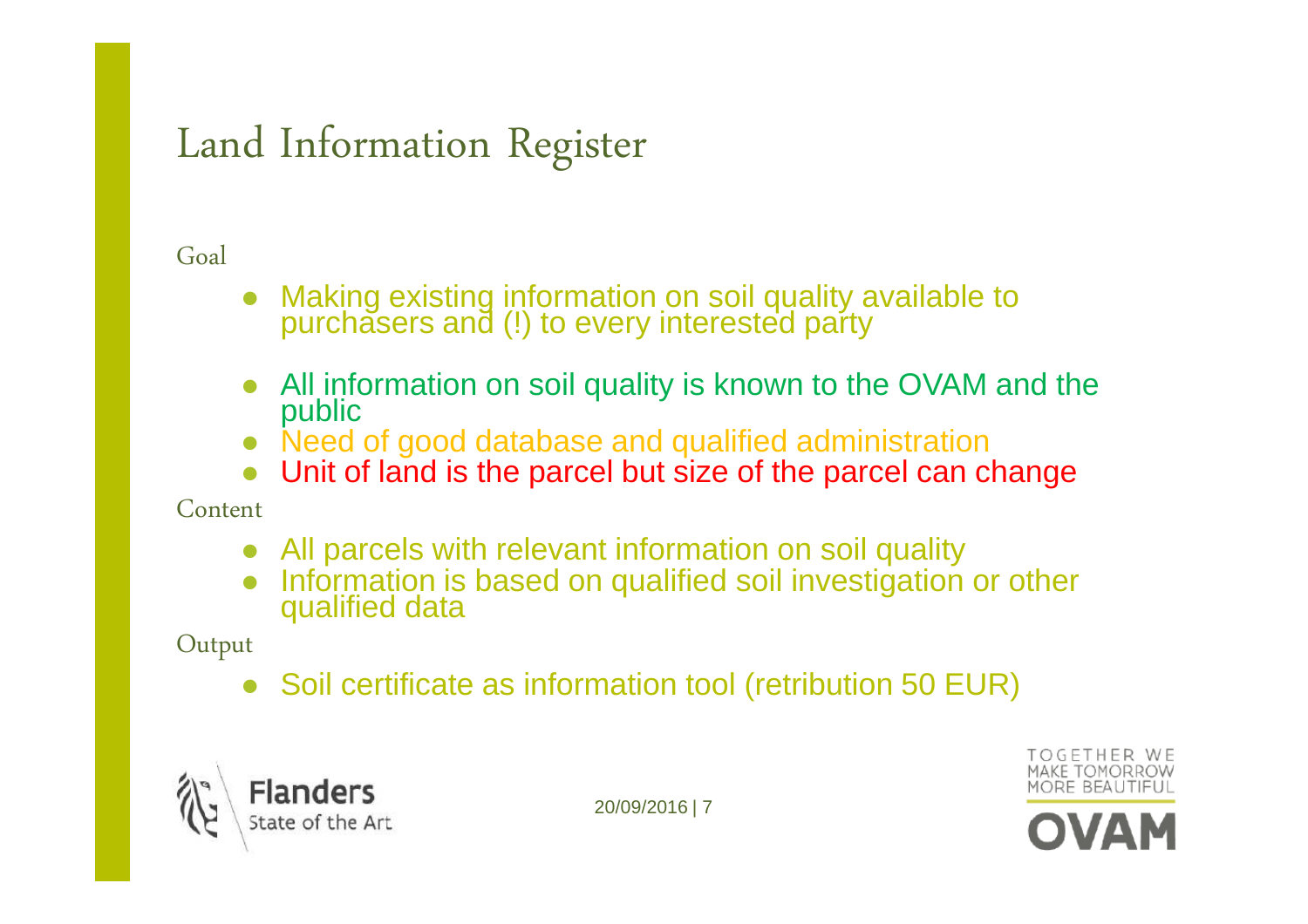#### Soil certificate

Inform purchasers or other parties on

- → Quality of the soil<br>→ Obligations to rer
- → Obligations to remediate<br>→ Executed soil investigatio
- → Executed soil investigations<br>→ Soil remediation projects
- $\rightarrow$  Soil remediation projects
- For policy makers: base decisions on soil quality
- Since 1996 more nearly 4 million soil certificates were issued
- $\blacktriangleright$ Income for the OVAM in 2015: more than 12 million euro





18/11/2015 | 8



**MAKE TOMORROW** 

MORE BEAUTIFUL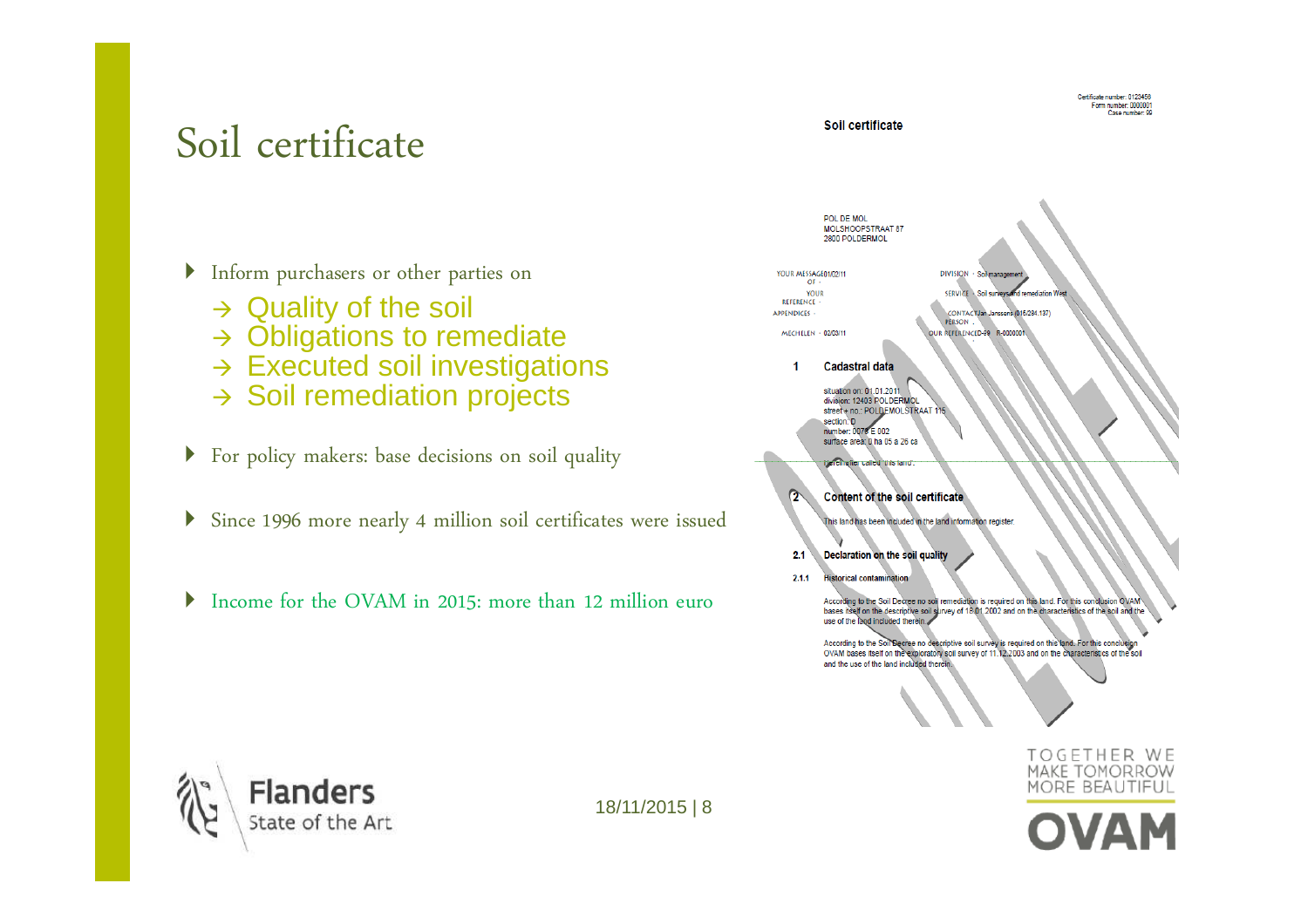# Preliminary soil investigation

- Indication of the presence of contaminating substances
- Execution and supervision by qualified experts
	- → Type 1: only for investigating activities<br>→ Type 2: also for risk evaluation and rea
	- $\rightarrow$  Type 2: also for risk evaluation and remediation
	- → Guarantee of quality: 1/experts 2/procedures 3/control by the OVAM
- Risk activities: relatively higher risk for soil contamination
- When is preliminary soil investigation needed?
	- → Transfer of 'risk land'<br>→ Before start (for certs
	- → Before start (for certain) and after closure of risk activities<br>→ Periodically for existing risk activities
	- → Periodically for existing risk activities<br>→ Bankruptcy of owner of 'risk land'
	- → Bankruptcy of owner of 'risk land'<br>→ Industrial Emissions Directive: ba
	- → Industrial Emissions Directive: baseline report before start of activities



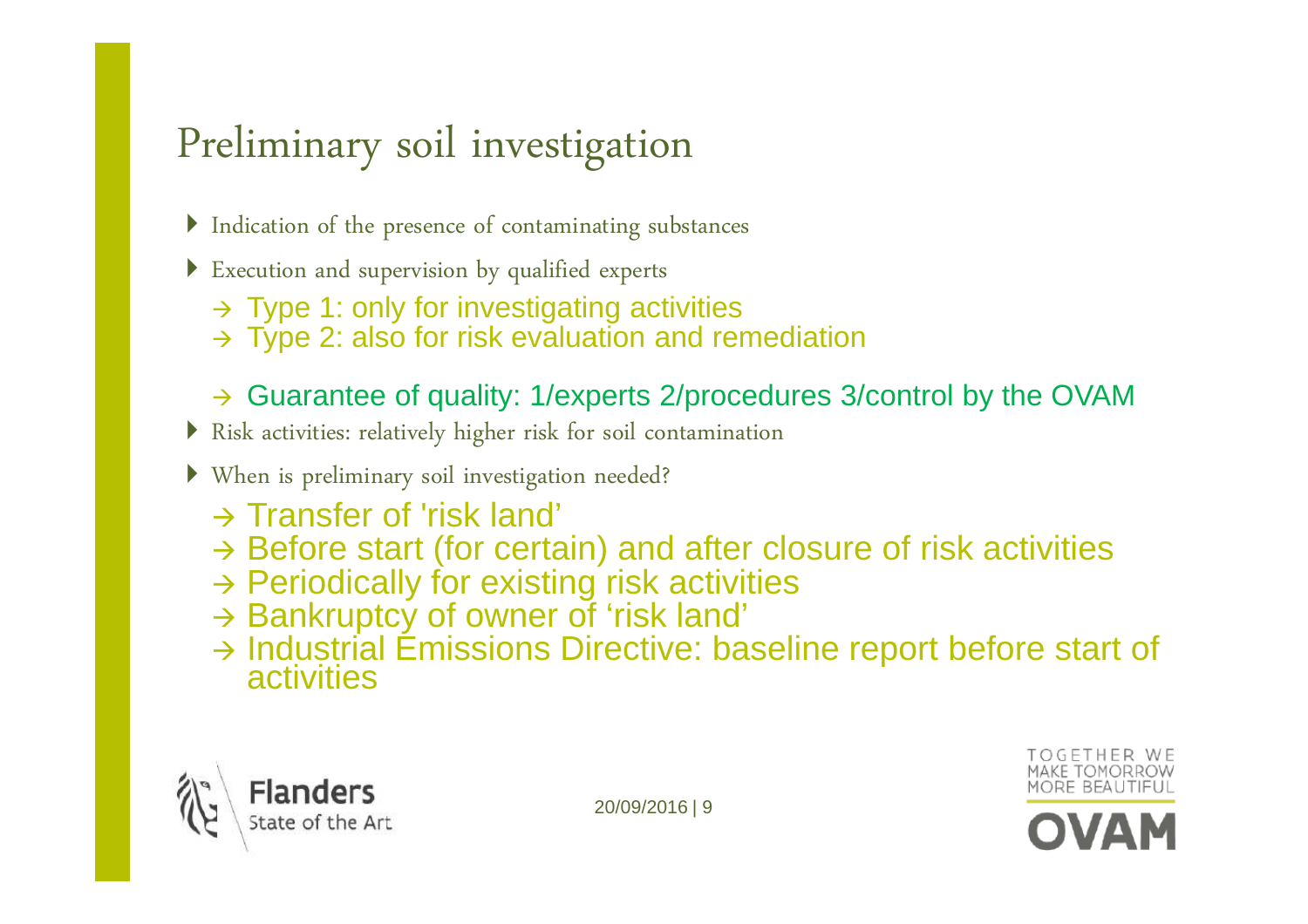#### Descriptive soil investigation

- $\triangleright$  Soil = fixed part of the ground + groundwater
- Investigation of the seriousness of the soil contamination
	- → Extent and spreading of the contamination in the soil
	- $\rightarrow$  Risk evaluation
- Simple and flexible administrative procedures
	- → Phased method of working
	- $\rightarrow$  Combination of both investigations possible



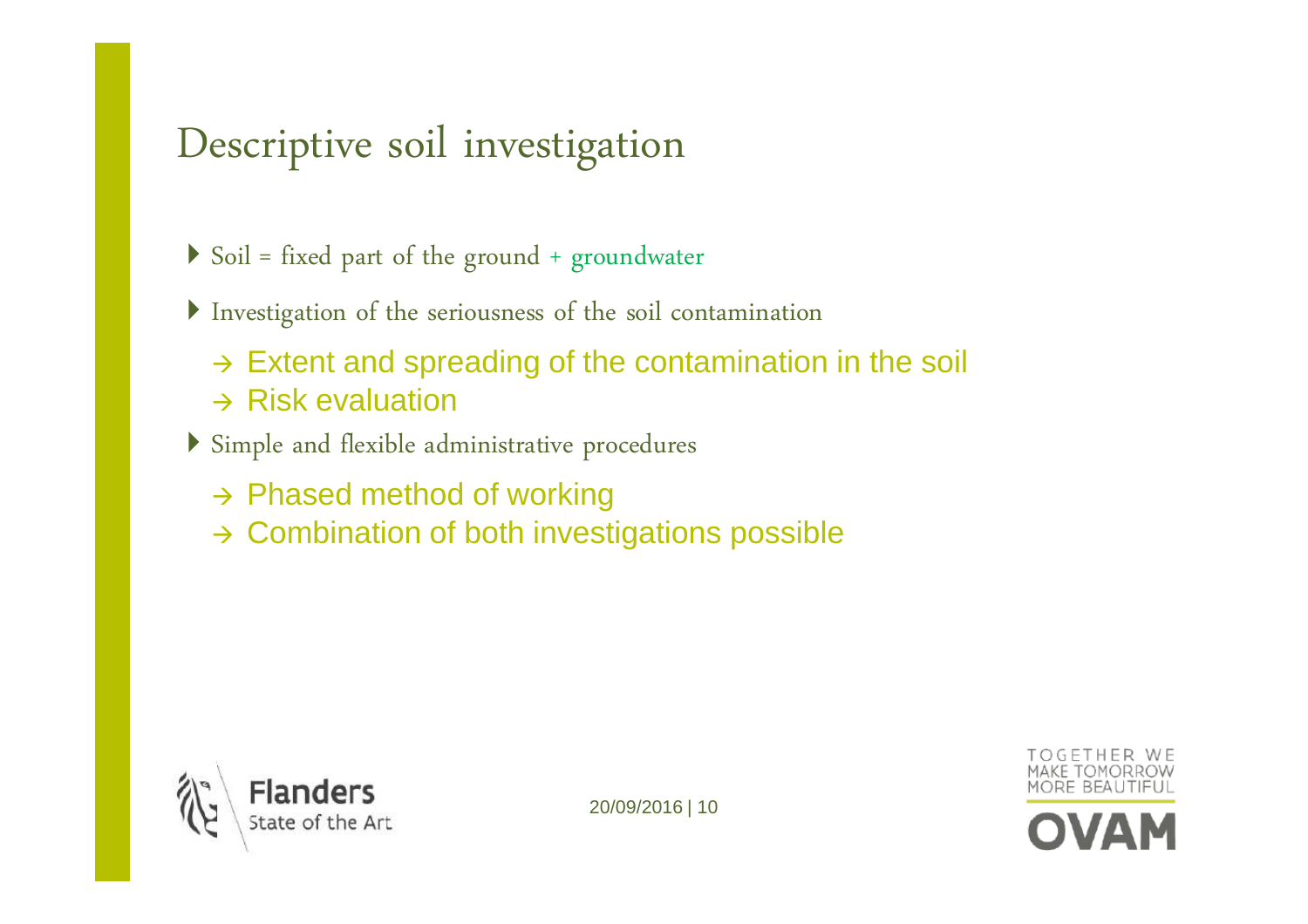### Obligation to remediate

- Obligation to remediate vs. liability
- Operator, user or owner of the land has the duty to clean up
- Multi-stage approach (operator, user and owner)
- Possibility for exemption:
	- → Operator and user: not caused and did not come to existence in<br>neriod of use or operation period of use or operation
	- $\rightarrow$  Owner: + not known at purchase
	- $\rightarrow$  Need of exemptions to keep it fair and reasonable
- Final burden for liable party



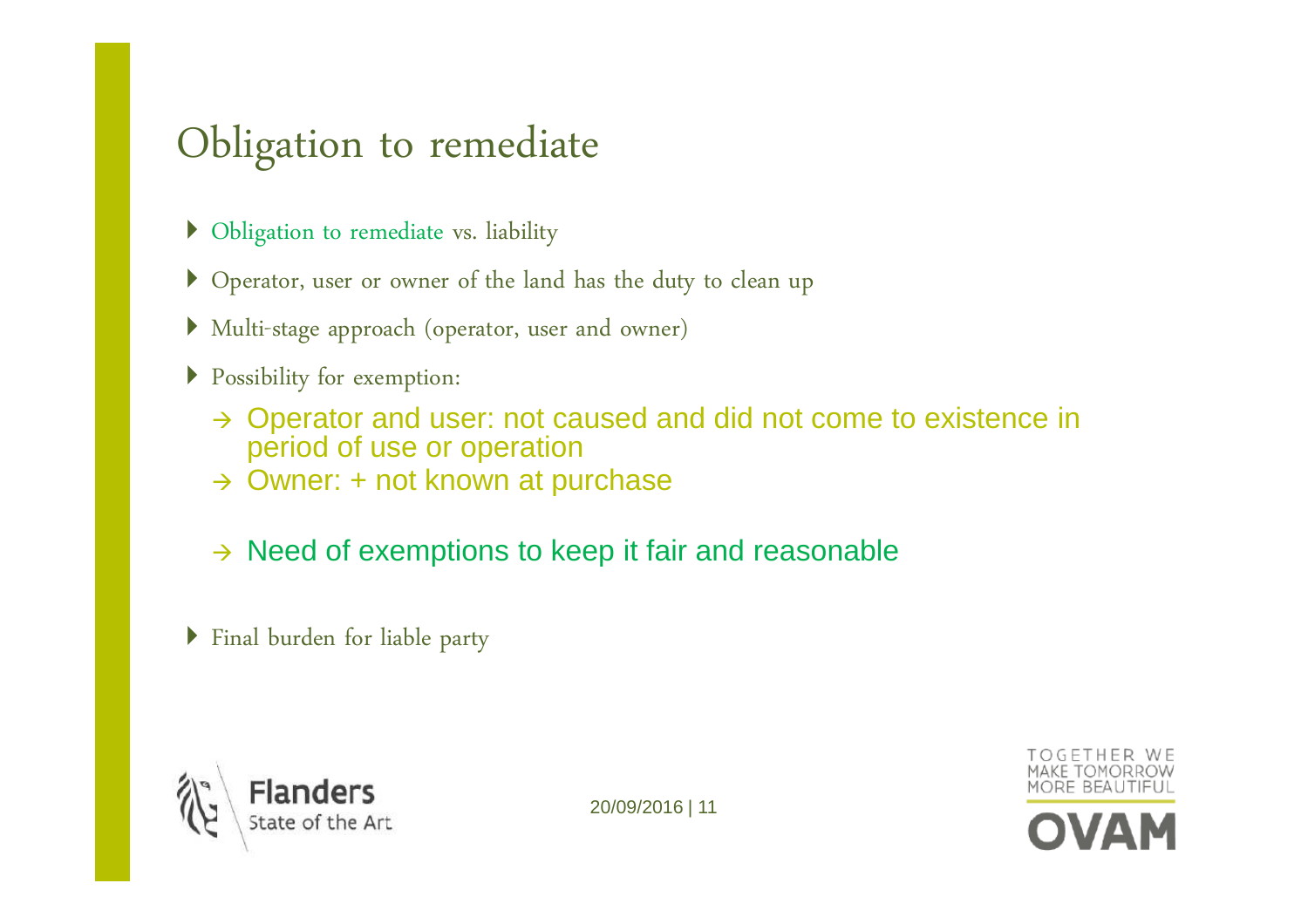#### Ex officio investigation and remediation

#### OVAM takes its responsibility when

- > Investigation or remediation obligations are not fulfilled
- → Operator, user and owner have been exempted
- → Blackfields and contaminated sites from bankrupt<br>companies companies
- $\rightarrow$  Asbestos and zinc ashes programme
- → So OVAM offers the final solution
- $\rightarrow$  Relatively high budget is needed
- Budget: every year between 30 and 35 million euro
- Reclamation of costs if possible



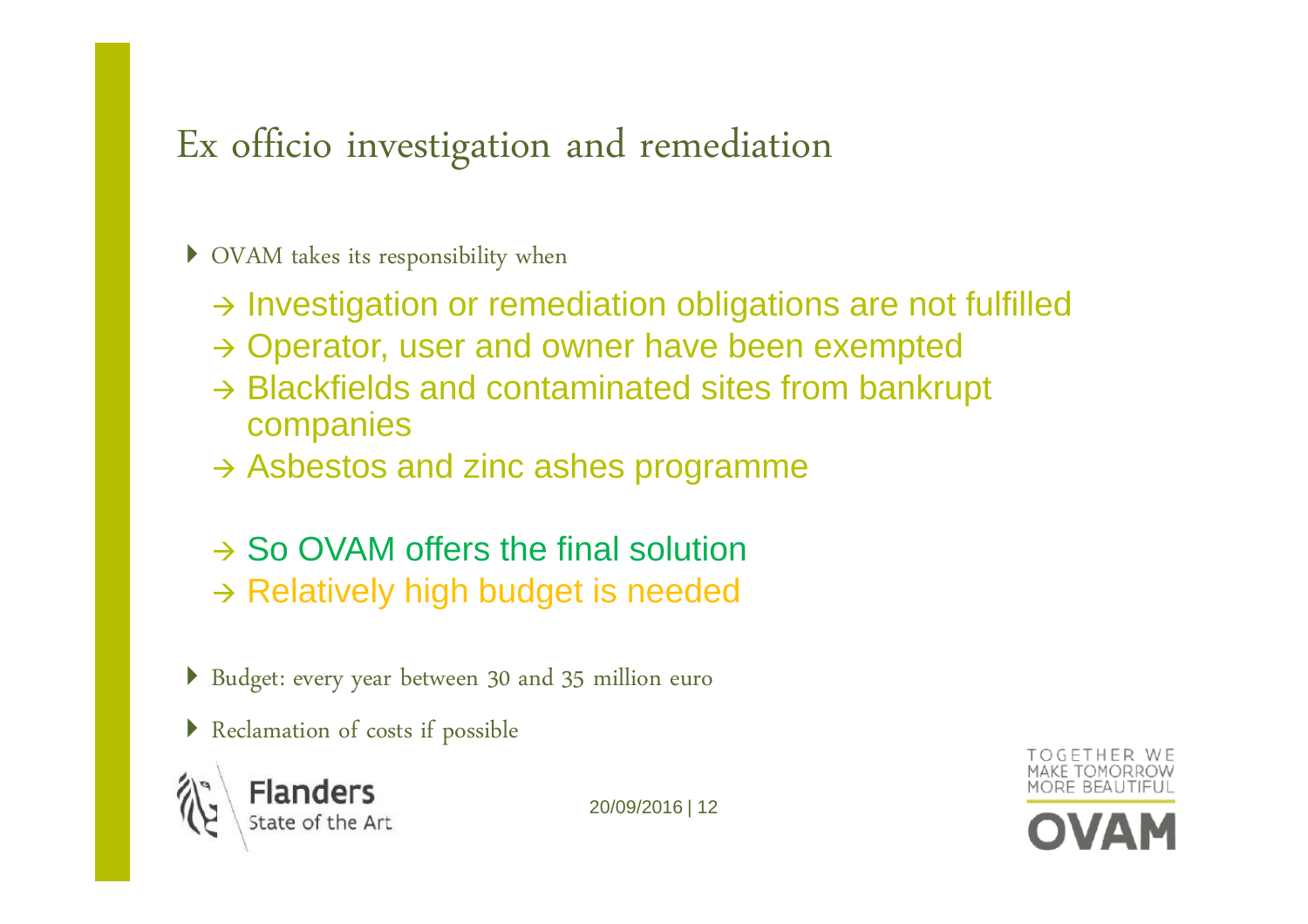#### Soil remediation (1)

- Soil remediation project: evaluation and selection of remediation technique based on BATNEEC-principle
	- → Multicriteria analysis was developed
	- → Remediation technique can be different depending on sitespecific<br>conditions conditions
- Remediation objectives
	- → New contamination: guide values
	- $\rightarrow$  Historical contamination: remove the risk
- Approval of the soil remediation project = permit
- Soil remediation works
- End statement



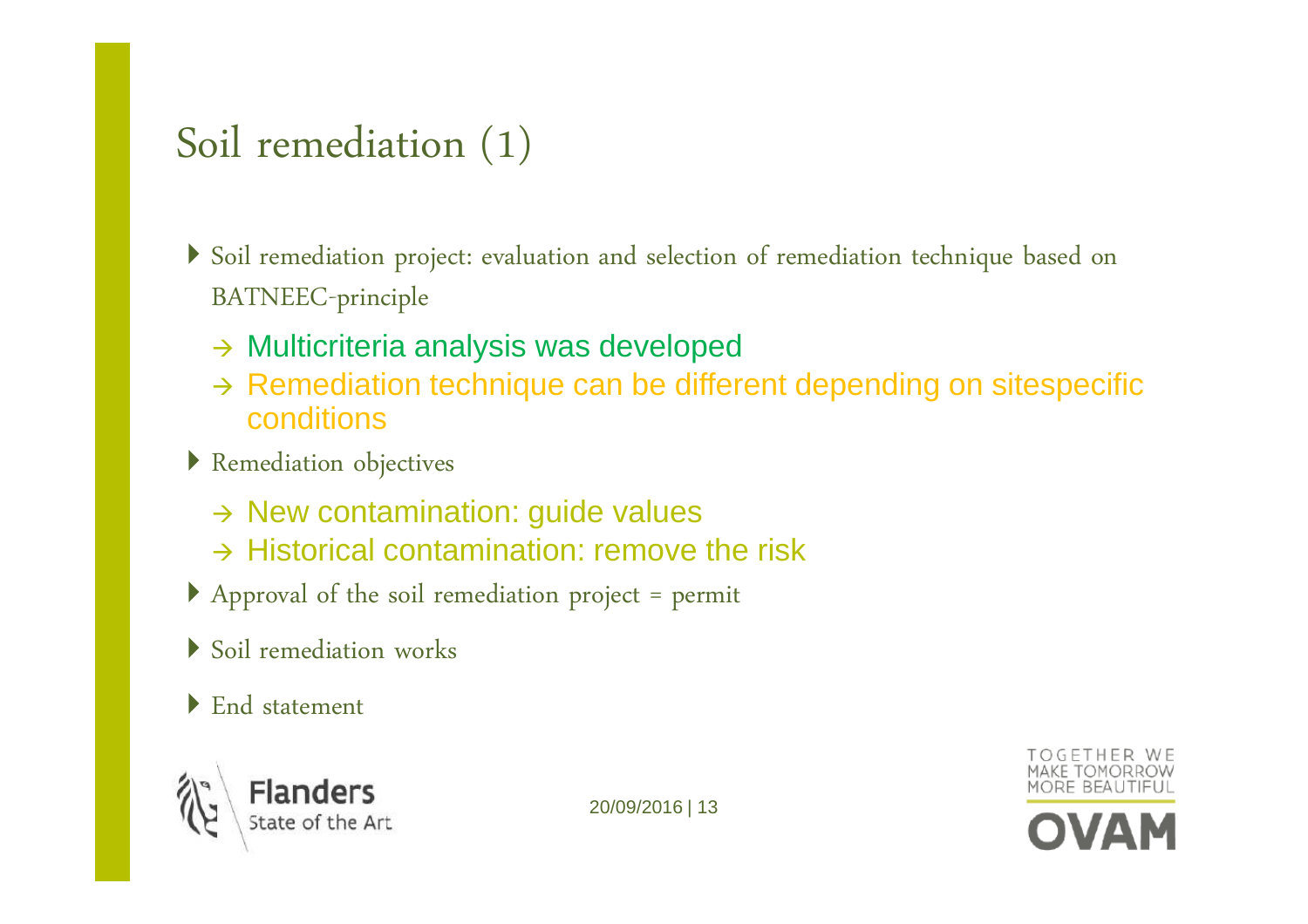#### Soil remediation (2)

- Phased method of remediation
- Limited soil remediation project
	- → Limited action and administration
	- $\rightarrow$  Remediation in less than 180 days
- Possibility to choose for risk management
	- $\rightarrow$  Temporary measure
	- $\rightarrow$  Fitting of soil remediation within the plans for land management by the individual events. the individual owner
	- $\rightarrow$  Risk management was nearly not used



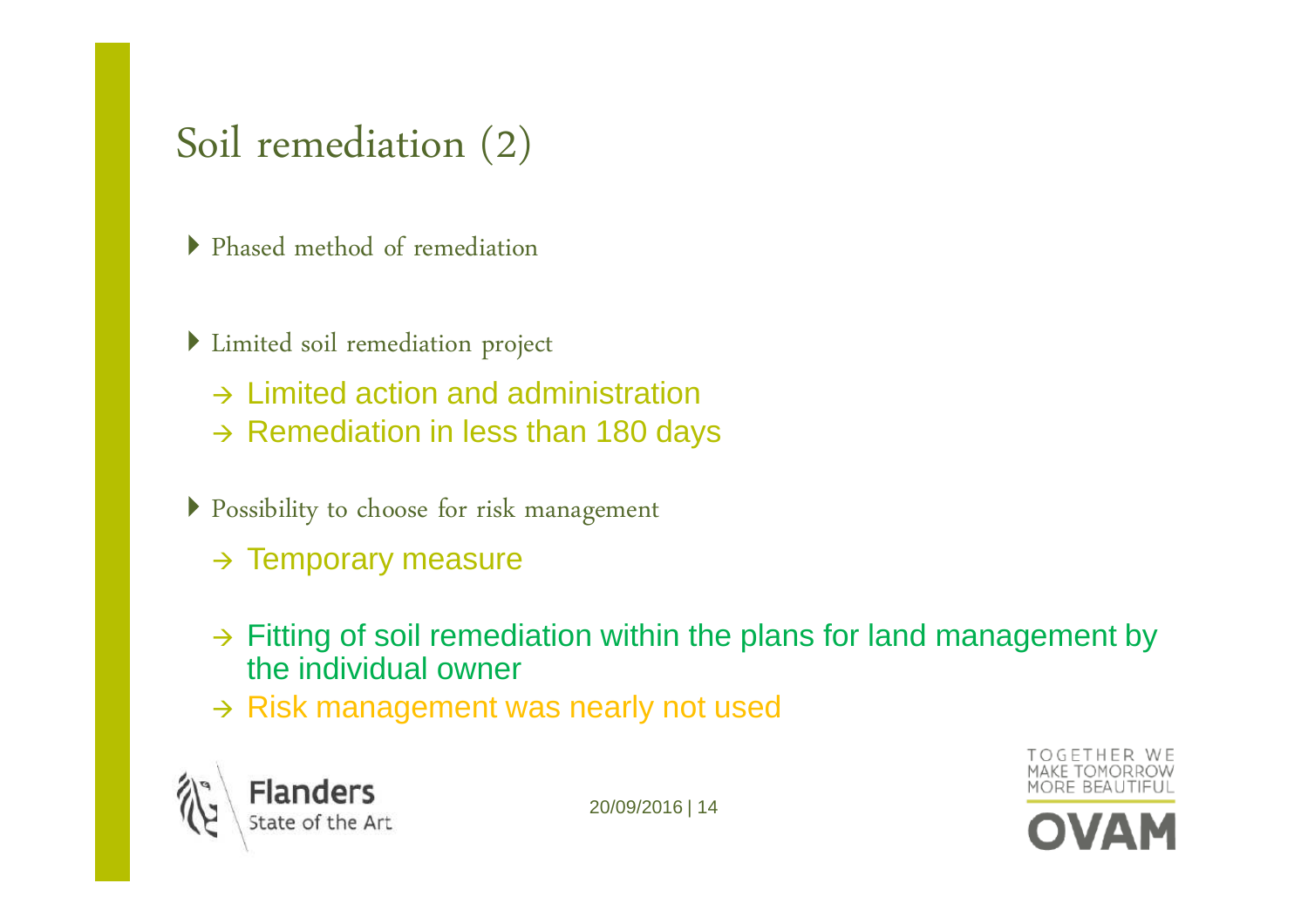### Transfer of land (1)

- Optimal protection of the new owner
- Soil certificate is always needed
- Preliminary soil investigation is needed for land with risk activities (= riskland)
- Approved soil remediation project, commitment an<sup>d</sup> financial guarantee is needed before transfer can take place in case a remediation is necessary
	- → Very powerfull instrument for investigation and remediation<br>→ Soil value depends on degree of soil contamination
	- → Soil value depends on degree of soil contamination<br>→ Real estate gets blocked when remediation cost is
	- → Real estate gets blocked when remediation cost is high(er)<br>than the value of the property blackfields solution: OVAM<br>acquires the land for 1 euro
	- $\rightarrow$  The inventory of 'riskland' is still not complete



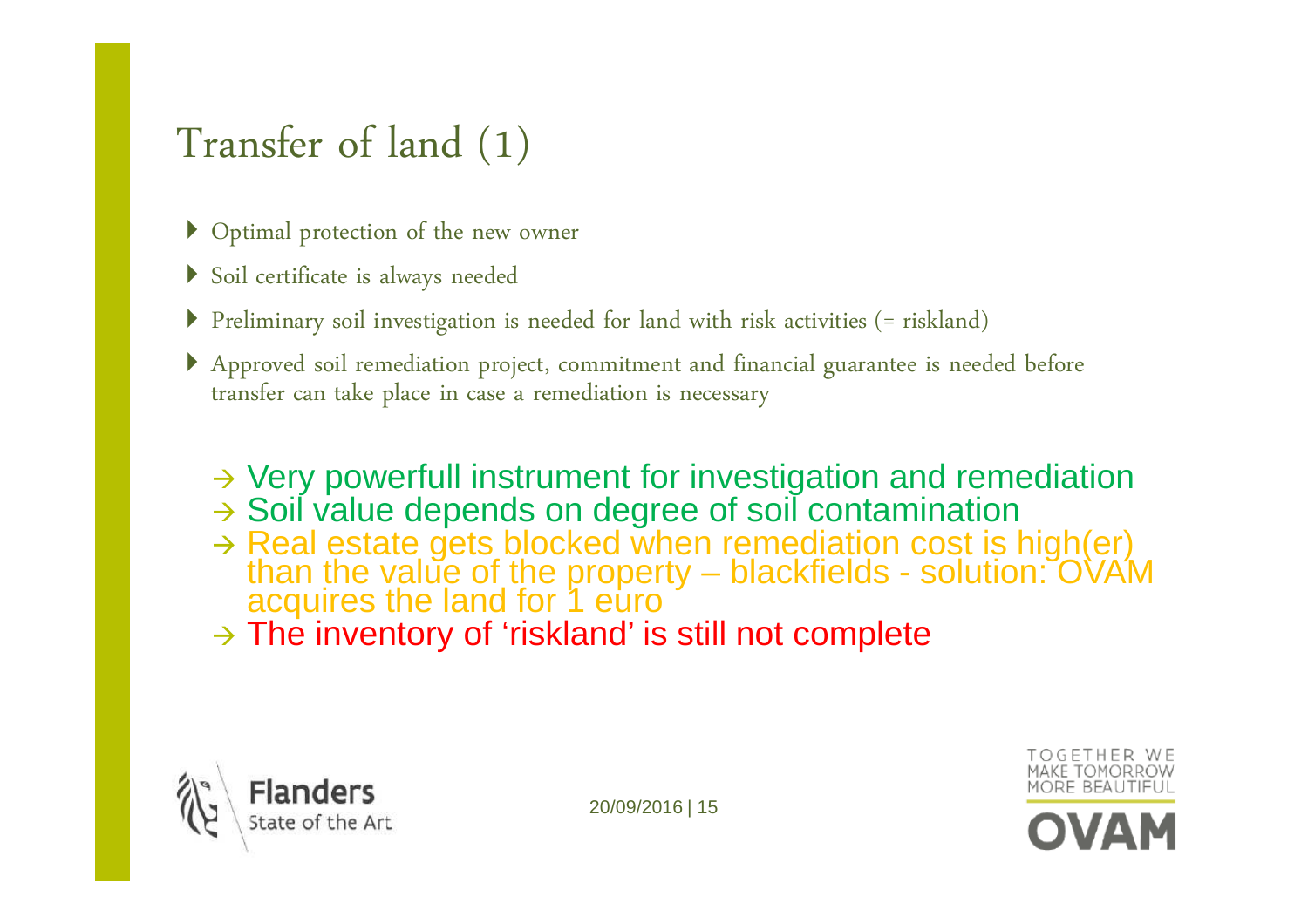#### Transfer of land (2)

Accelerated transfer is possible

- > After descriptive soil investigation
- > Current owner and purchaser agree on results and on the way of bandling the contemination handling the contamination
- → Purchaser will remediate
- $\rightarrow$  Purchaser signs commitment and brings up the financial guarantee
- $\rightarrow$  Instrument was introduced in 2008 and is succesfull

Special acceleration with agreement minister



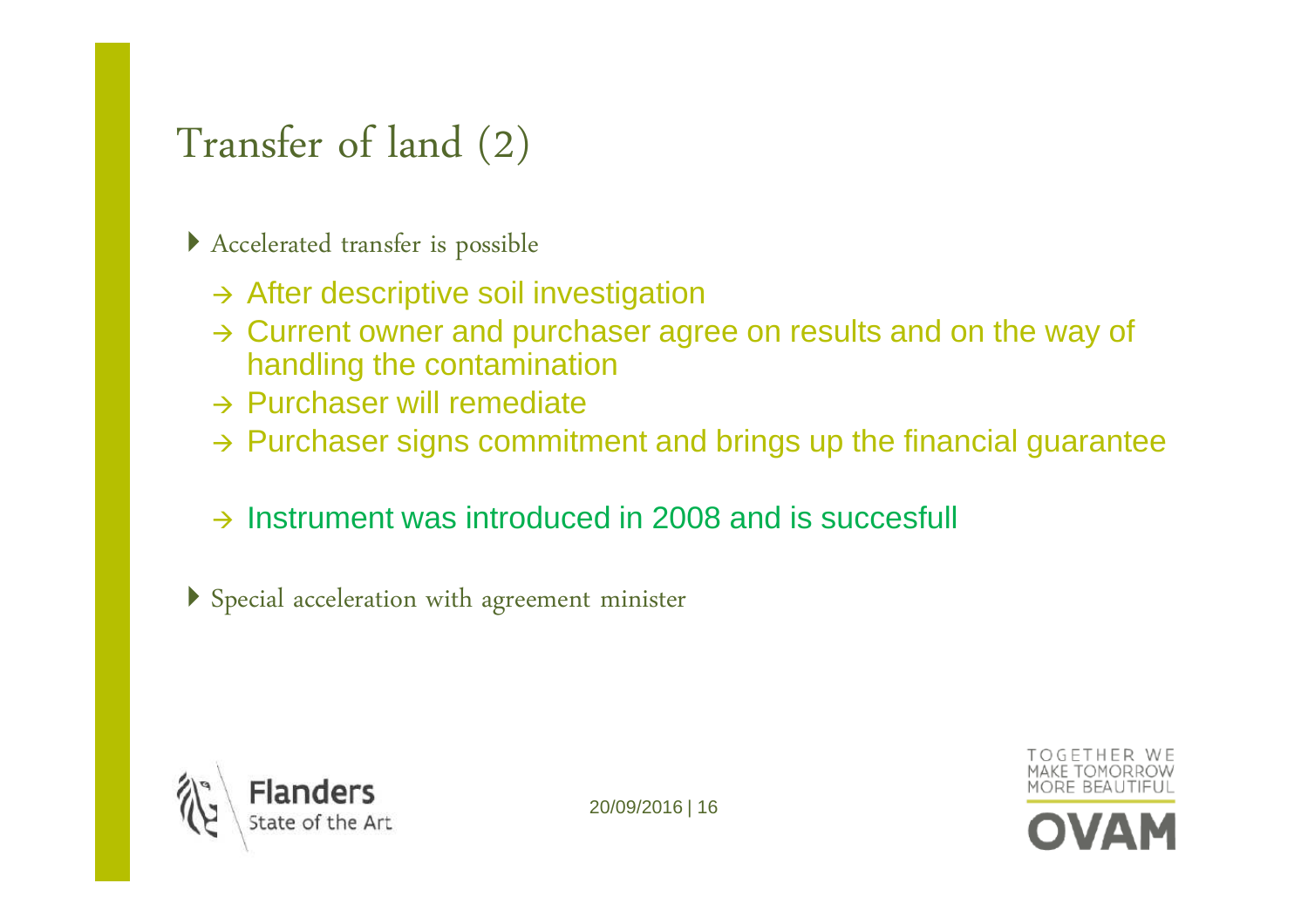#### Results since <sup>1996</sup>

- >230.000 parcels in the land information register
- Nearly 4 million soil certificates delivered
- >38.000 exploratory soil investigations evaluated
- >11.000 descriptive soil investigations evaluated
- >4.700 soil remediation projects approve<sup>d</sup>
- >4.500 soil remediation works have been started and about 3.200 have already been finished



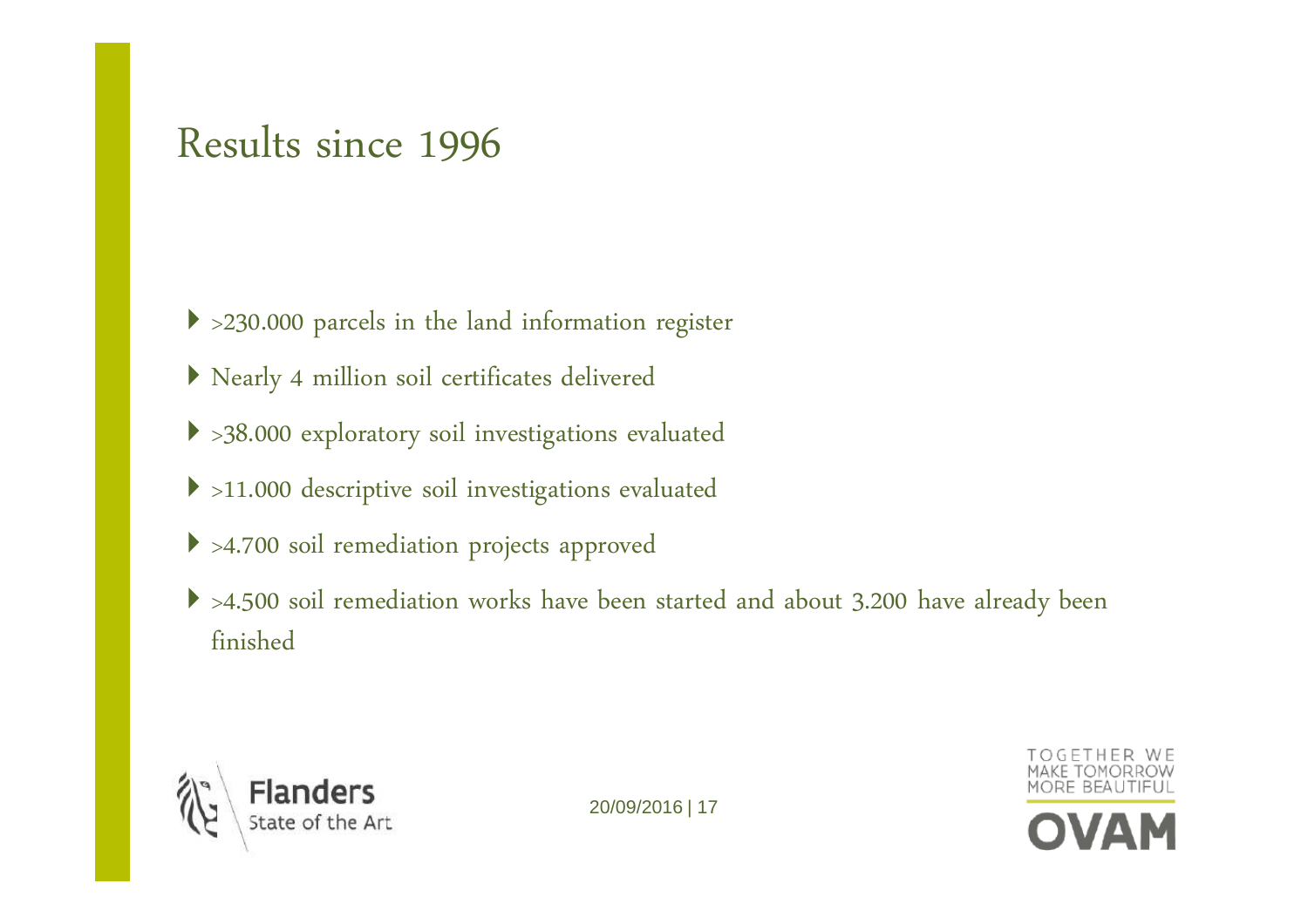# Succes factors of our legislation

- Iink with transfer of land: market guarantees the investigations and remediation
- Soil certificate as main information tool
- Pragmatism and open for new ideas to assure the positive stimuli
- Innovation and sustainablility